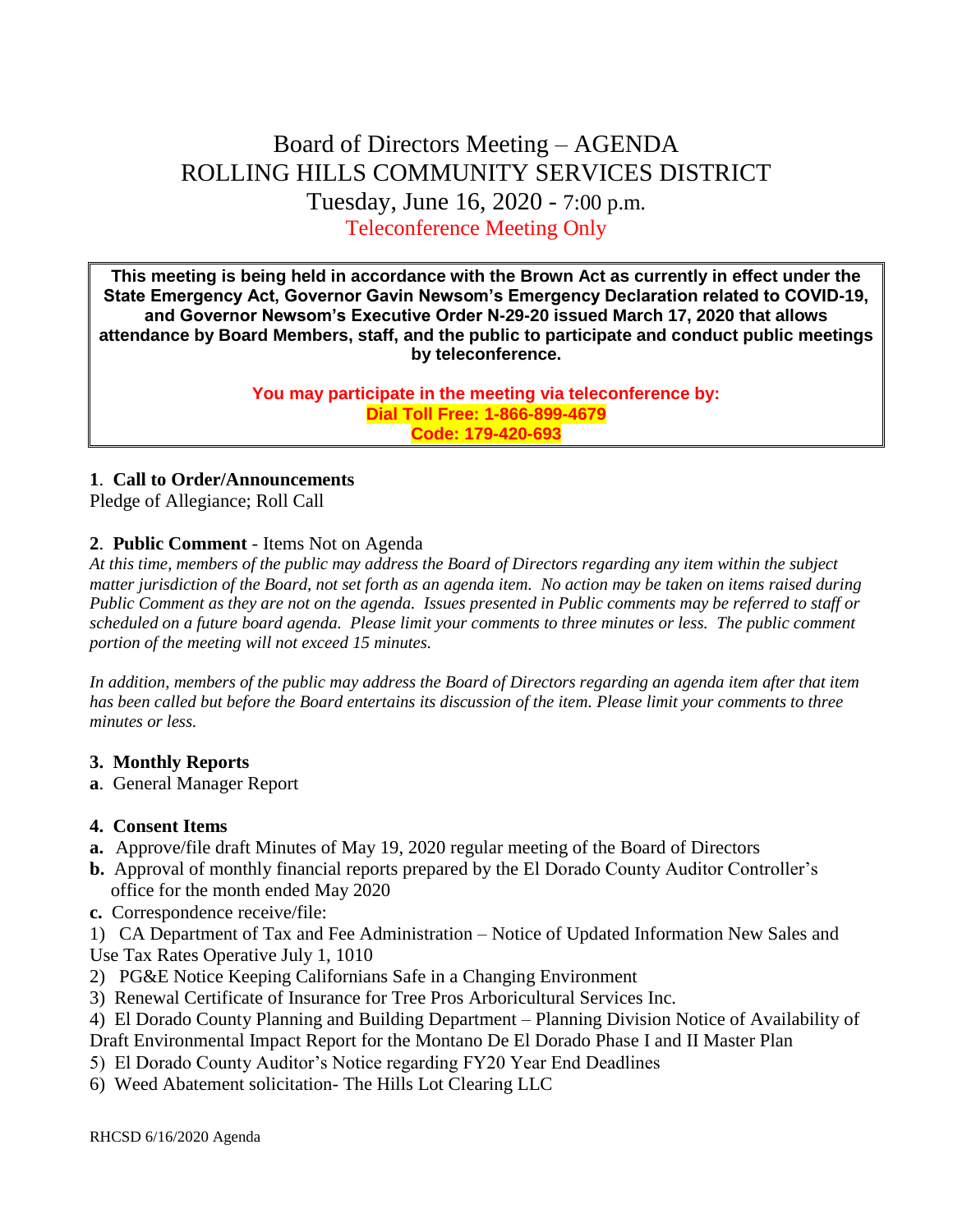- 7) El Dorado County Notice to Employees of Emailing of Direct Deposit Advices
- 8) Bank Statements for periods ended February, March, April, and May 2020

Consent Items Pulled for Discussion: \_\_\_\_\_\_\_\_\_\_\_\_\_\_\_\_\_\_\_\_\_\_\_\_\_\_\_\_\_\_\_\_\_

#### **5. Old Business**

- **a. Folsom Heights Development Project –** Emergency Vehicle Access (EVA) at Prima Drive and Stonebriar, including update regarding any new information received by the District on this issue.
	- (i) Resident has requested that the Board consider amending the document entitled "Rolling Hills Community Services District Meeting Notes From February 5, 2020 with Multiple Agency Reps Regarding Prima EVA" to include specific statements as to the Board's position on issues discussed; and
	- (ii) Resident has requested that the Board adopt a Policy Statement regarding its position on the EVA road.

(Discussion/Possible Action Item)

- **b.** 4<sup>th</sup> of July Event 2020 Update regarding current status of State and County Orders in accordance with Governor Newsom's four stage plan related to the COVID-19 pandemic and how that affects consideration of resident's request to hold 4<sup>th</sup> of July event. Depending on status, further consideration of expenditure of funds from approved budget to defray District's contribution toward costs for this event in an amount not to exceed \$1,300 (Discussion/Possible Action Item)
- **c. Request for Reconsideration of September 17, 2019 Decision Regarding Resident's Request for District to Cut Down Tree(s) Overhanging Property at 406 Bailey** – Resident requested the Board reconsider its prior decision to reject the request for further cutting and trimming of trees at this location (Discussion/Possible Action Item)
- **d. Dead Trees at Stonebriar Entrance –** Resident request that dead trees at Stonebriar Entrance now be removed and replaced; resident previously requested that the Board take no action until he trees were sufficiently dead so as not to promote volunteer trees to sprout. Bidding for work not yet done (Discussion/Possible Action Item)

#### **6. New Business**

**a. El Dorado Hills Monument Sign Restoration –** Staff to discuss issues of damage to the El Dorado Hills monument sign; consideration of approval of funds in the amount of \$8,215.52 for the restoration of the El Dorado Hills monument sign located on CSD property (Discussion/Possible Action Item)